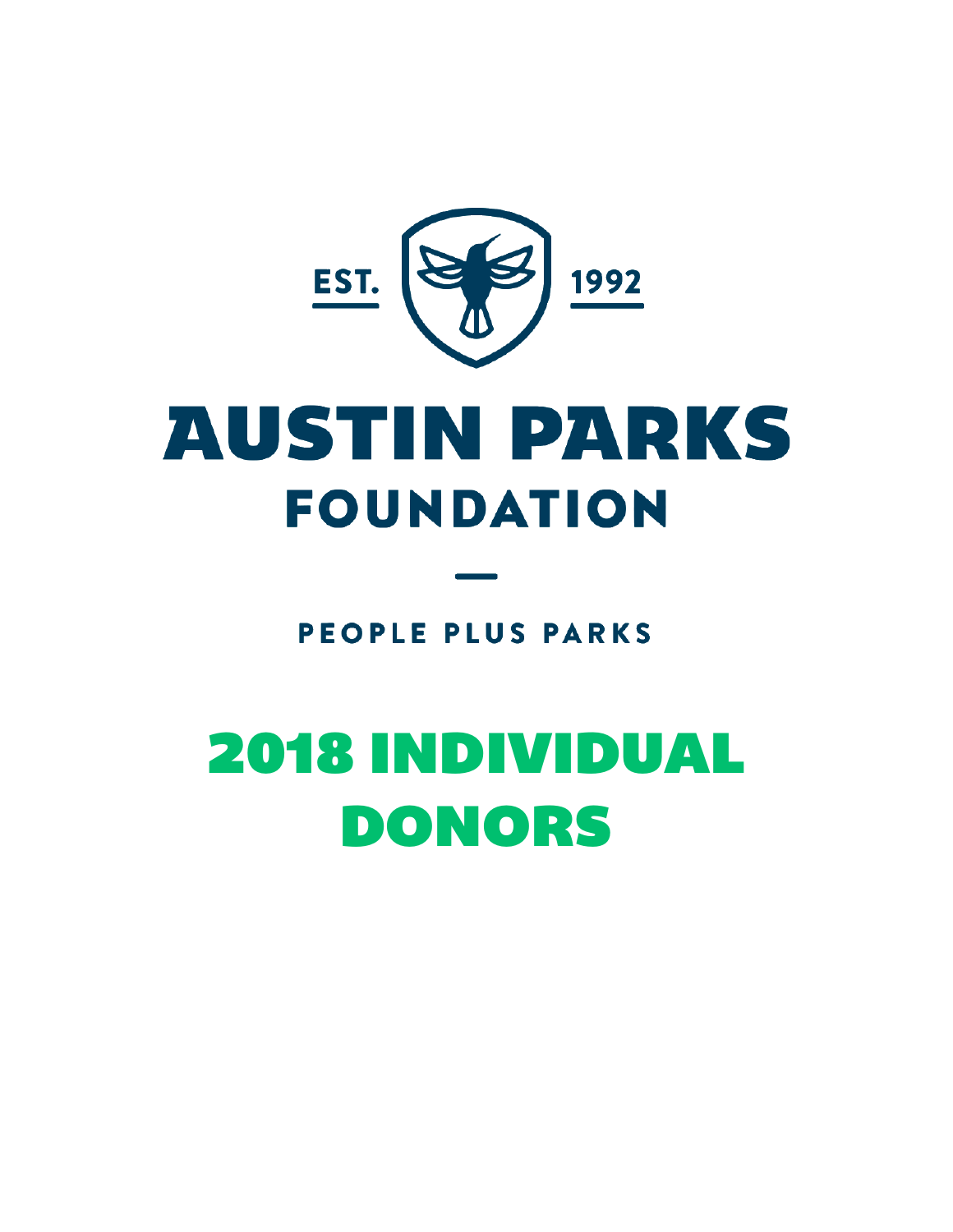#### GB = Groundbreakers | LHS = Little Hummingbird Society

## A

Tim Abel Layne Acker Nicole Acosta N' Dah Aya Adjolekpo Glenda + Dane Adkinson Lauren Ager Laura Agnew + Hill Abell Joe Aguilera Elizabeth Aguirre Kelsey Ahern Karen + Barry Aidman Erika Alam Paige + Jamil Alam **GB** Rudolph Albachten Andy Albright **GB** Jessica Alcorn Lawrence Aldridge Audrey Alexander Caroline Alexander Leah + Ford Alexander **GB** James Allen Margo Allison Debbie + Jim Alsup **GB** Marion + Mitchell Alsup Roz Altmejd James Alvarez **LHS** Paula + Gary Amaon Jason Aminto The Anders Family Allison Anderson Brooke Anderson Cindy Anderson Emily Anderson Tara Anderson-Fey Terrence Anderson Maggie Andreani Carmen Andreu Kendall Antonelli Samuel Archer Stacey Archer Laura Arellanos-Rodriguez

Lulu Arellanos Eugenio Arim Connie Arismendi Patricia Armstrong Kay Arnold Ryan Arroyo Aaron Ashmore Barbara Austin **GB** Geoffrey Austin Randa Austin

#### B

Meredith B Stanley Bacon Bill Baker Suzanne Balling Nicole Banister Margaret + John Banks Derek Barcinski Bobbie Barker + Dan McClellan Paul Barker Bryan Barksdale **GB** Jim Barnes Mackenzie Barnett Nathan Barnett John Barnhart Benedette Barnhill Elizabeth Baron Yates Barreda Mary Barrett Valerie Barron David Barrow III Seve Barrutia Carolyn Bartelli Noah Bartsch Joan Bartz Dorothy + James Barufaldi Mallory Baskin Rebekah + Ronn Basquette Greg Bass Alice Bassett **LHS** Richard Bates

Ryan Battle Robert Bauer Jane Baxter Lynn Paige Bayer Bryan Bayerdorffer Angie Bealko Flint Beamon Nicole Bearden Nick Beck Markus Beeby **LHS** Stephannie Behrens Eric Behrens Janet Beinke Adam Bennett Brad Benson Susan Benz Drew Berger Anthony Berlenbach Arabelle Berman George Matt Berry, Sr. Laurie Berson Sylvia + Charlie Betts Caroline Bhargava Ashley Birkeland T.K. Bishop Cindy Black Louis Black Sinclair Black **GB** Ry Blaisdell Anita Blank Casey Blass + Lee Manford **GB**  Emily Blazer Dayna Blazey + Harry A. Miller, III Margo Blevins Terrell Blodgett Jessie + Forrest Bloede Donna Blumberg Sharon Blythe John Boardman Susan + Brent Bockholt **GB**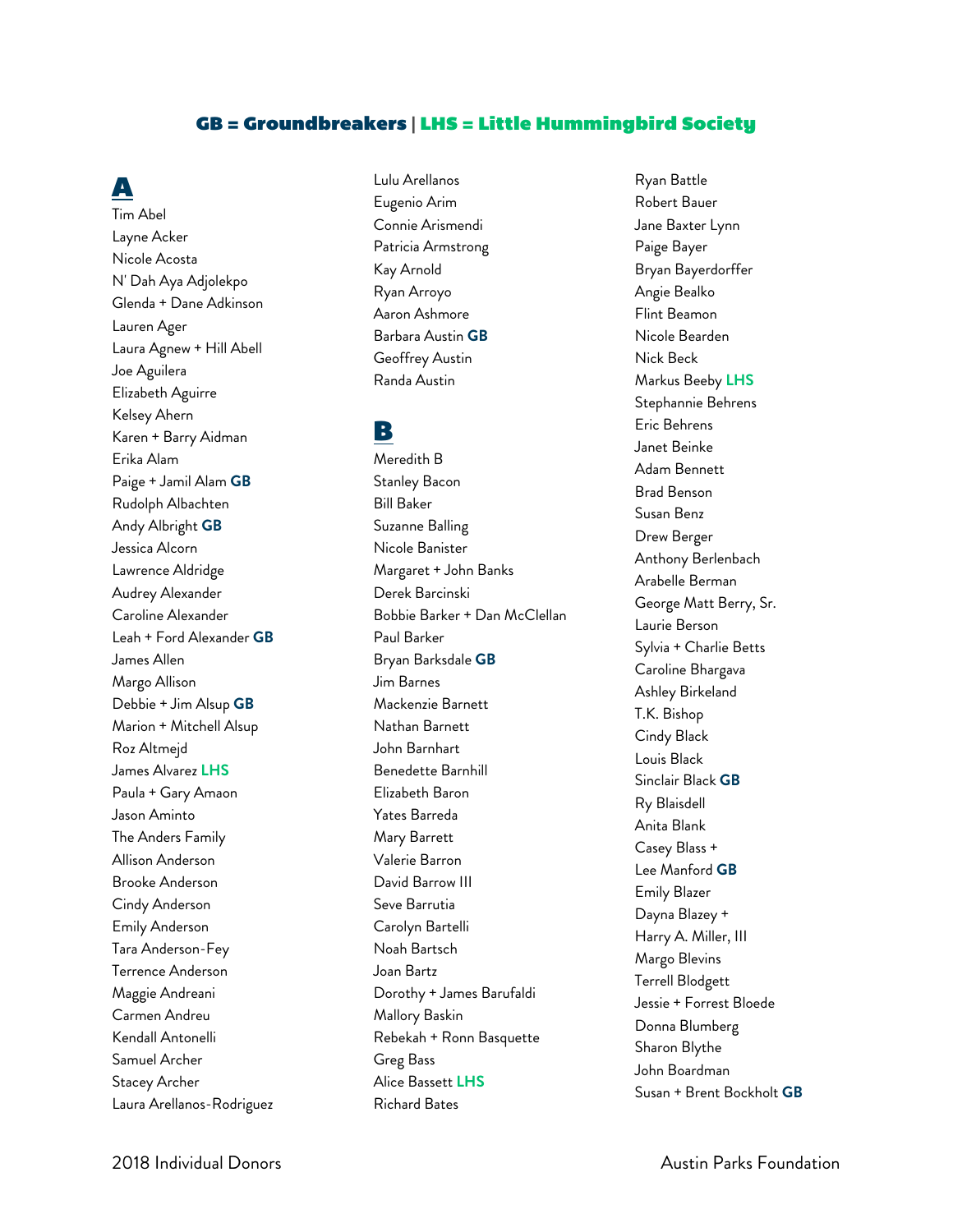Steven Bodner Maria Bohland John Bohnen Joan Boikess Galen Bollinger Javier Bonafont Flannery Bope Diana Borden Luan + Chuck Borgeson Nancy + John Bosch Lynn Boswell + R. Burton Baldridge **GB** David Bowen Matthew Bowers Sally Bowman Dewey Brackin Sara Bradley Lawrence Bradshaw James Brady Elaine Branagh Nikolaus Brauer Nedra Bray Bob Breeze Kelsey Brianne Amanda Brightwell Marla Briley Karen + Ray Brimble **GB** Lucia + Richard Brimer Theresa Brissette Gillian Brody -Wilcox Parker Brody Lynn + Hayden Brooks **GB** Suzee Brooks Addie Broussard Jeanne Broussard Sabrina + Jay Brown Sheryl + Keith Brown Dan Brown Brian Browning Cheryl Brownstein Scott Brudner Eric Bruton Helen Bryan Kathleen + Phil Buch **GB** Kris Buchanan

Janice + Karl Buesing Carol + Milo Burdette **GB** Jayna + Barry Burgdorf **GB** Carolina Burgos Stephen Burke Amy Burnett Austin Burnett Virginia Burnett John Burnham Lara Burns Will Butcher Julie + Adam Butler **GB** Lynn Butler Pamela Butler Jerry Buttrey Alexa Buxkemper Anne Byars

## C

Gil Caballero Christy Caffrey Susanne Caldwell Christopher Calilung John Call Brendan Callahan Ryan Callahan Erin Calver Cecilia Camarillo Robin Camp Cherylann Campbell Jimmy Campos Natalie Cantley Jennifer Cao Kata Carbone Joey Carneglia Rachel + Raymond Carneglia Evan Caron Dennis Carpenter Susana Carranza John Carrasquillo Lynae Carroll Jack Carroll Richard Carta Mark Carter

Mary + Marty Cartwright Robert Case Sara Cash Tamara + Robert Cash, II Travis Casper Anissa Castillo **LHS** Marsha + Tom Caven Jeanne + Stanley Cavitt Joe Celko Jin -Young Cha Whitney Chagnon Tien -Tien Chan Emlea Chanslor Joan Chapman Mars Chapman Kelly Chappell Gay Chargualaf Justin Charlton The Chasteen Family Dinah Chenven Elizabeth Chepul Todd Chessher Pearl Chien + Jong Song Lesley Childress Venkat Chiluvuri Eliza Chincarini William Chisolm Cara + Aaron Choate Christopher Christopher Michelle Chuang Nicole Ciehoski Sam Clare Kristin Clark Matthew Clark Patrick Clark Robert Clayton Barbara Clemenhagen Natalie Clifton Don Clinchy Donna Coates Chandler Cobden George Coble Jane + Thomas Coefield Mary Elizabeth + George Cofer **GB**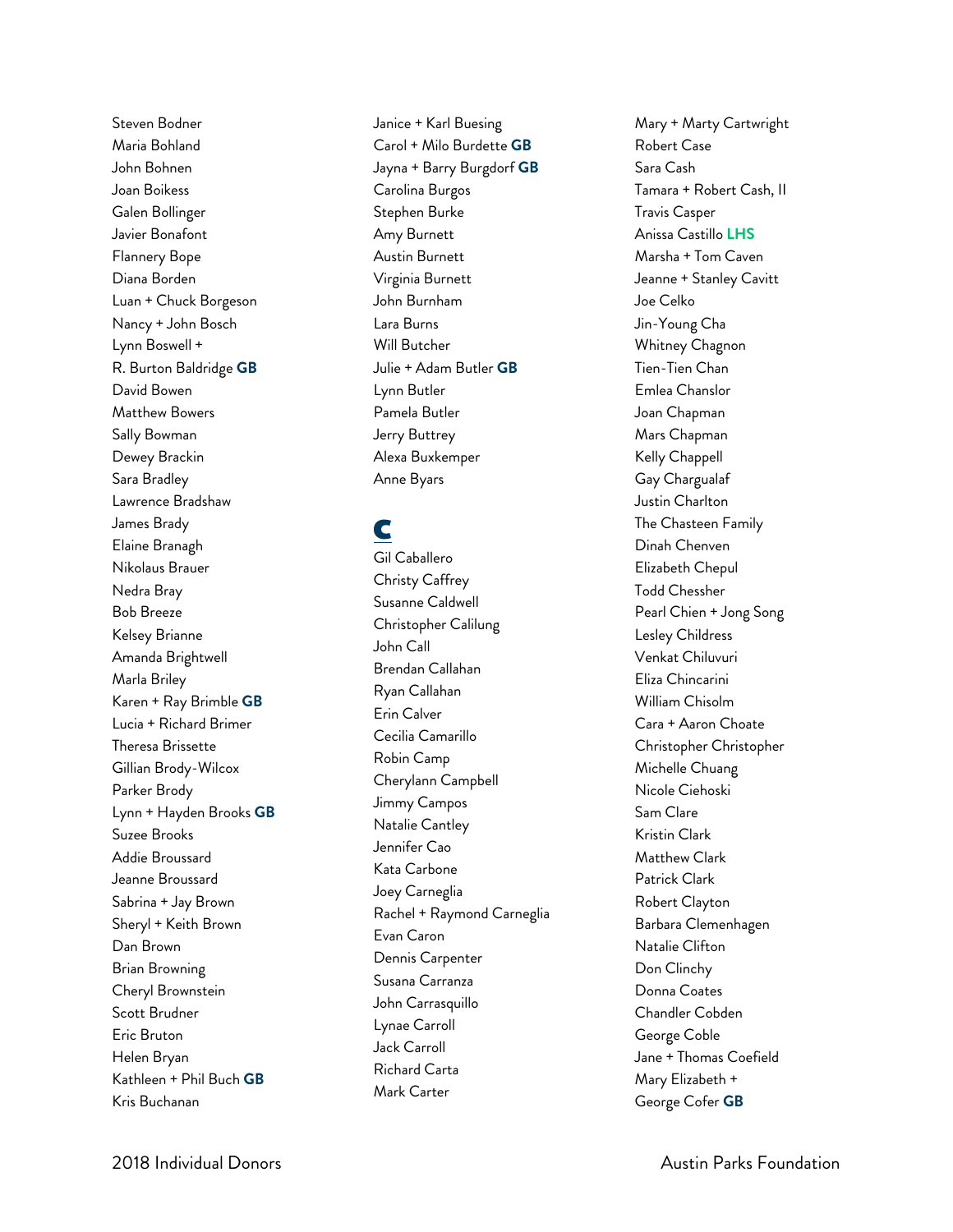Richard Cofer Lindsey + Keith Cohan Holly + Alan Cohen Jennifer Colborn Barbara + Ron Coldiron Rollie Cole Brady Coleman Sally Coleman Sarah Coleman Nancy + Jack Collins Taylor Collins **LHS** Melanie Colpaart Joshua Congleton Alyssa Connolly Dan Connolly **GB** Jeanne Cook + William Beardall Lindsey Cook **LHS** Nicole Cooper Colin Corgan **GB** Dr. Laura Cortez **GB** Mecholah Cotrofeld Kate Couch Alex Coulter Jim Coupal Holly Cowart Claudia Cowperthwaite Brenda Craig Richard Craig Dan Crawford Jennings Crawford Carey Crockett Kathy Cronkite Mary Crouter + David Weiser Dan C Crow Crutch Crutchfield Bertha Cruz Cotter Cunningham **GB** Hayley Cunningham Tom Cunningham

#### D

John D'Acierno Cara Daeschner Vanessa Santamaria Dainton

Ulla Dalsgaard + Chris Sharman Michael Damal Hannah Danae Krystin Danchak Stacy Daniels Adrienne Darhower Somenath Das Gerald Daughterty Neesha Davé Eileen + Alex Davern Tom Davidson Elissa + Louis Davis Elizabeth + Edmund Davis Mary Davis Meg + Andrew Davis Sean Davis Stephanie Davis Jenny + John Day Sarah Dean Lydia + Craig Deats Kathleen + Nick Deaver Vincent Debrock Sherrill + Downs Deering Patrick Deese Brian Deitch Susan Denn + Robert Schmidt Gabe Dennison Katy Dennison **LHS** Adrienne Dever Vicki DeWeese Thomas DeWeese, Jr. The Dharwadkers Christine + Philip Dial Tony Diaz Kelly Dickens Caleb Dickerson Danea Dickey Lisa Diedrich Michael DiLeo Megan DiMaggio-Sotello Sarah Dixon Michael Doherty Claudia Dollen Brian Dols

Adrienne Domas

Blaire Donnelly-Mason Bob Dooling **LHS** Jamie Dorobek Deana + Terry Dossey Darra Dotson + R B Dotson Cathy Douglas Lisa + Matt Dow **GB** Ross Dowling Robert Doyle Camille Drake Erika + Joe Drouin **GB** Rodney D'souza Caro Dubois Susan Dudley + Salvatore Conti Amber Duke **LHS** Nicole + Travis Dunaway Bo Duncan Roger Dunn

### E

Stephen Easley Mark Eaton Brittany Eck Michelle Eddy Jonathan Edgerton Christina Edwards Mark Edwards Preston Ehlers Michelle Eilers eileen@ideality.com Tim Eischen Patricia Elias Maria + Christopher Elliott Michaelynne Ellis Taylor Ellison Hans Emanuelson Angela England Steve Englander Jeff Ersig Rosario Escalon Philip Escamilla Chris Essig Carlos Estevez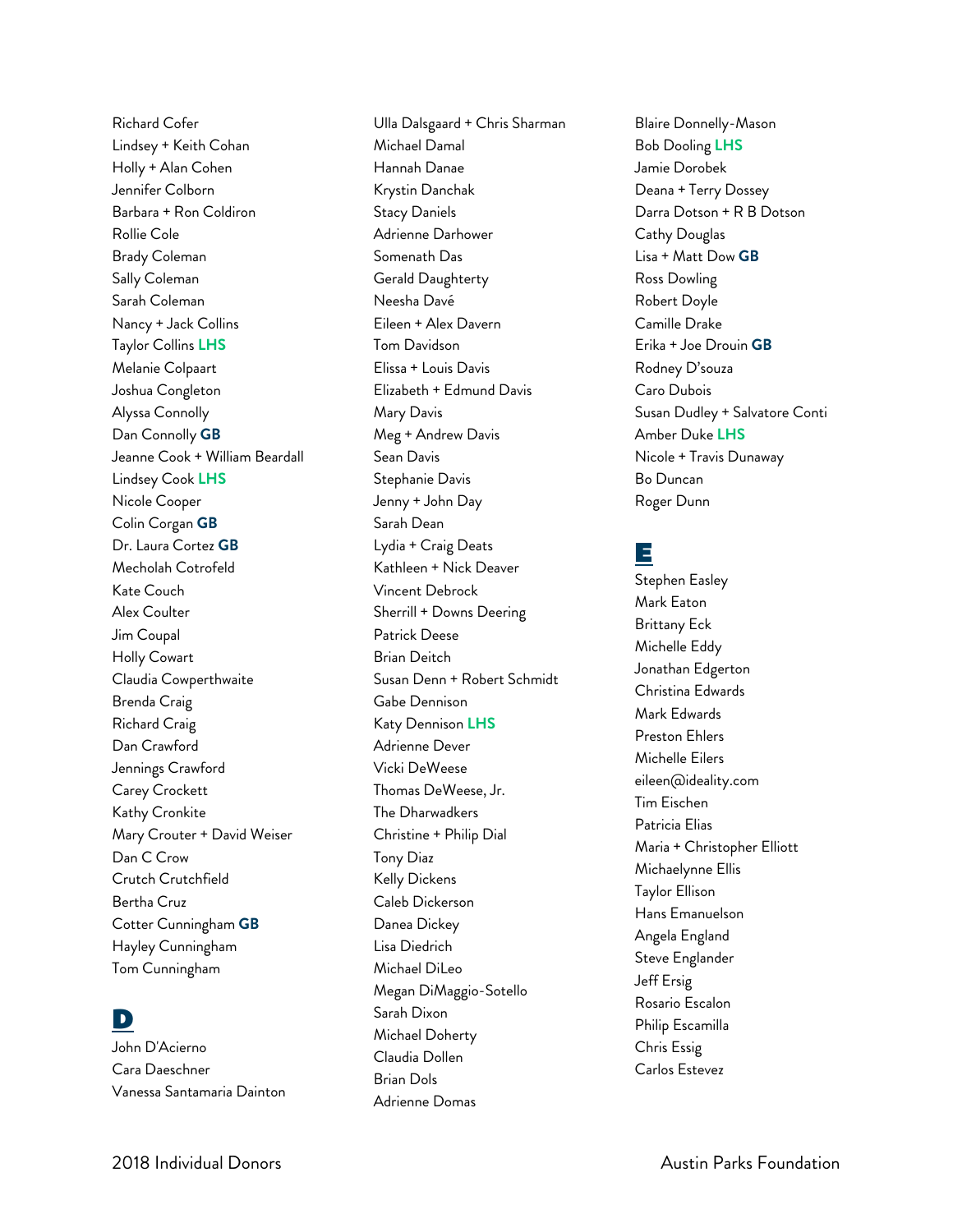Brent Etlinger Laurie Evans + Steve Barnick Rita Ewing

#### F

Rachel Fagan Katie Falgous t Ila Falvey Susan + Gary Farmer Maydelle Fason Parisa Fatehi Martine Fedyszyn Shantel + David Ferdman **GB** Shannon + Mark Ferguson Monica + Felipe Fernandes **GB** Mary Fero David Feuerstein Dante Fichera Beckie Figg Lorenzo Figueroa Joanna Filipowska Edie Finch Pam Finney Jerika Fira Tom Fitzpatrick Andrea Flager Susan + Nicholas Fletcher Phillip Fletcher John Flickinger Jill Fontenot Jimmy Fontenot Nathan Fontenot Rhonda Fontenot Joan Forbes Geoff Ford Robert Fortin The Fowler Family Valerie Fowler Greg Fo x Sherrie + Robert Frachtman Juanita Fralin Stacy Franklin Kim + Ryan Franks

Richard Frear Jeff Frelack Annie Frenzel Philip Friday Betty + Stan Friedman Sabina Fritz Jeanne Frontain Margaret Fry Titman + Sheridan Titman Christine + Drew Fuller Elaine Funk

### G

Dwight Galbi Rob Gale Luis Gallegos Tiffany + Bryan Galligan Sheri Gallo Regan Gammon Khusali Gandhi Christine Gannon Bianca Garcia Aan Garrett -Coleman **GB** Cay Garcia Eraquio Garcia Adrienne Gardner Myles Gardner Kyle Garmany Kimberly Garmany Virginia Garrard Emma Garrett Stephen Garten Aurel Garza -Tucker Antonio Garza Christine Garza Elaine + Rich Garza **GB** Quentella + Jesus Garza Stephanie Garza Adam Gates Carole Geffen Amanda Georgoff Elizabeth Gershoff Douglas Gester Courtney Giesinger

The Gifford Family **LHS** Richard Gilbane Arlo Gilbert Susan Trout Gilbert Jacob Gillespie Holly Gilman Rick Gilpin Weston Giunta Connie Glover Andrii Glushko Natalya Glushko Glenda + Homer Goehrs Beth Goldstein Veena Gondhalekar Mary Gong Casey Gorrell Anne Goshorn Gretchen Goswitz Lisa + Sandy Gottesman **GB** Ann Graham Emelie + Will Graham **LHS** Patsy Graham Brian Graham -Moore Annie + Ryan Gravelle **GB** Annette Graves Mike Gravley Patricia Green Tracy Greene Carla + Ward Greenwood Rae Gregg Marianna Grenadier John Greytok Beverly + Balie Griffith **GB** Christopher Griger Mary Grigsby Sharon Grimm Andrea Griswold + Larry Graham Lee Gross Rhonda + David Grover Paula Gruber Sarah + Andreas Grubert Lada Gubina Rebecca + Steven Guengerich Linda Guerrero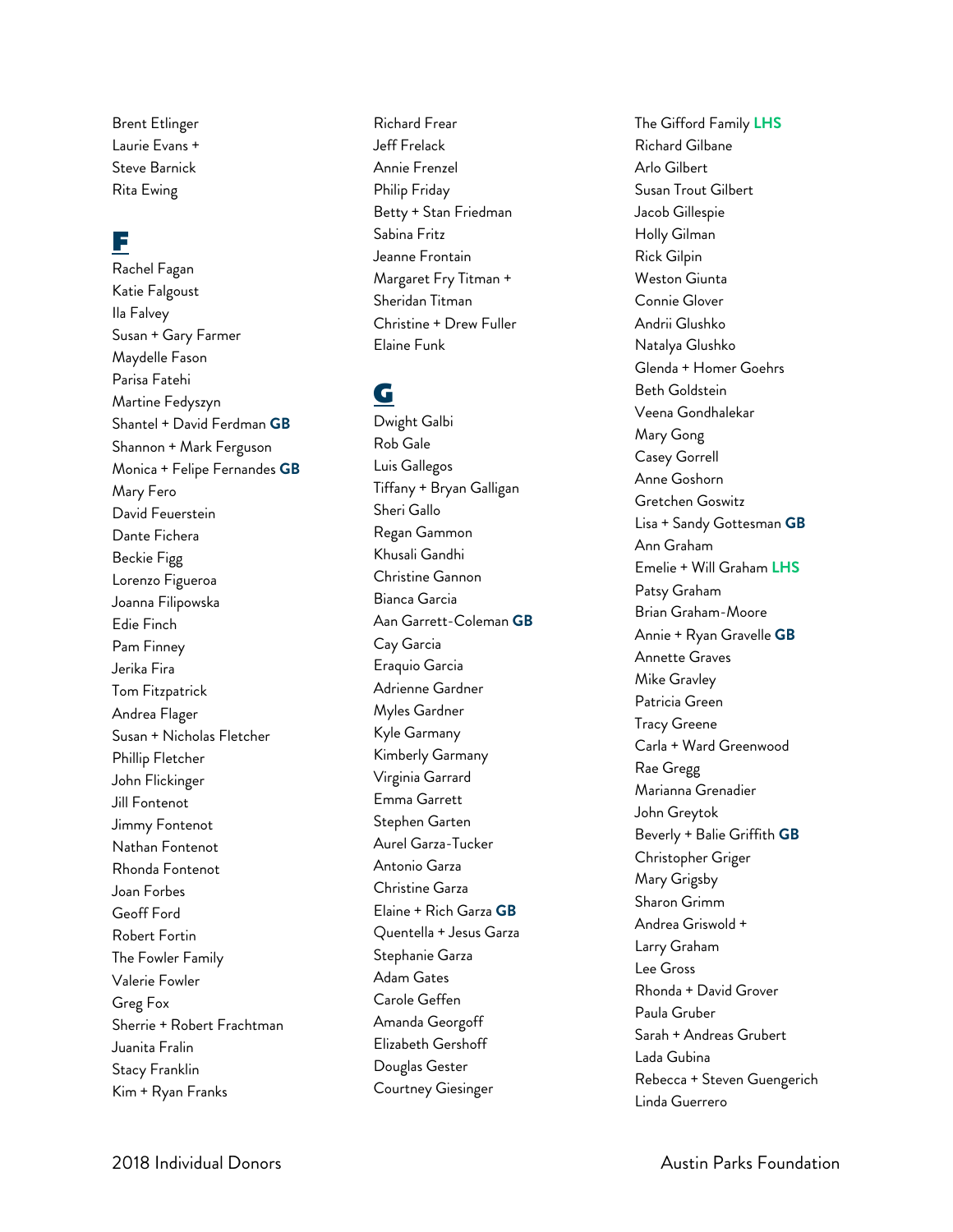Cybil Guess **LHS** Maria de la Luz Guillen Torres Denis Guleiof Alice + Christopher Gunter

#### H

Susan Hagerty Rachel Haggerty Stephens + James S. Stephens Kiran + James Hahn Susan Hahn Sam Hai Christopher Hajdu John Halaburt Linda Halbreich Elizabeth + Michael Hall Jane Hall + Jim Lockhart Jonathan Hall Shelley + Christopher Hall Eileen Hallman Michael Hambrice Beth + Mat Hames Beverly Hamilton Patty Hamm Tim Hammond Kristin Hampsten Ginger Hansel Brita + Todd Hansen Celeste Hansen Paula Hanson Shelley Hardeman + Carl Paulson **GB** Kristin Harper Lisa Harrell Don Harris Erik Harris Jerry Harris Katie Harris Lisa Harris Michelle Harris Richard Harris Lisa Harrison The Harshman Family Eric Hartner

Scott Harvey Trudy + David Hasan Amy Hauft + John Risley Michael Havrilla Glenn + Melissa Hawthorne Dee + Tom Hayden Cheryl + Richard Hazeltine Jessie Hazelwood Abigail Hazlett Ryan Hazlett Danny Hebert Denise + David Hedges Johanna Hedges Jan + Scott Hedrick Anna Hefty Krystal Heibel Sara Heilman Vivienne Heines Mark Hellums Nyki Helmcamp Paul Hemmer Bitsy Henderson Roberta Hendricks Kevin Hendryx Jeff Henke Marla + Jeffrey Henley Jim Henshaw Mary + Tim Herman **GB** Christian Hernandez Will Heron Dale Herron Julie Herron Paul Hersey Maureen Hesprich Rebecca Heston Emily Hibbs Roger Hickman Mark Higgins HCIC Hill Country Inline Club Jon Hillis The Hilton Family Christina + James Hinshaw Sandra Hintzman Ranleigh Hirsh Jennie Hoelscher + Jody Hughes

Peter Hofstad Nancy Hohengarten Laura Hohnhold Ann + Richard Hojel Faye Holland Scott Holliman Topher Homeyer Jean Hopkins Amanda Hopper Sonny Horn Michael Horowitz The Hot Potatoes **GB** John Houck Jonathan Houghten Mari + Dudley Houghton Isabel + Russell Hoverman Jane + Jeffrey Howard Ryan Howard Michael Hsu Sara Huckabee Hannah Huckaby Erin + Dave Huddleston Gary Huels Polly Hundley Brandon Hunt Meta Butler Hunt **GB** Elizabeth Zoller Hyde + James Hyde

# I

Christopher Iafrati Jason Idell Glee Ingram Nancy + Bob Inman Sharon Itaya

#### J

Revekah Jacob Karen Jacobs + Mark Bradley Kimina Jamison Meredith Jarrett Craig Jeffries Lynn Jelinski + Joseph Jelinski Jr. Lola Jennings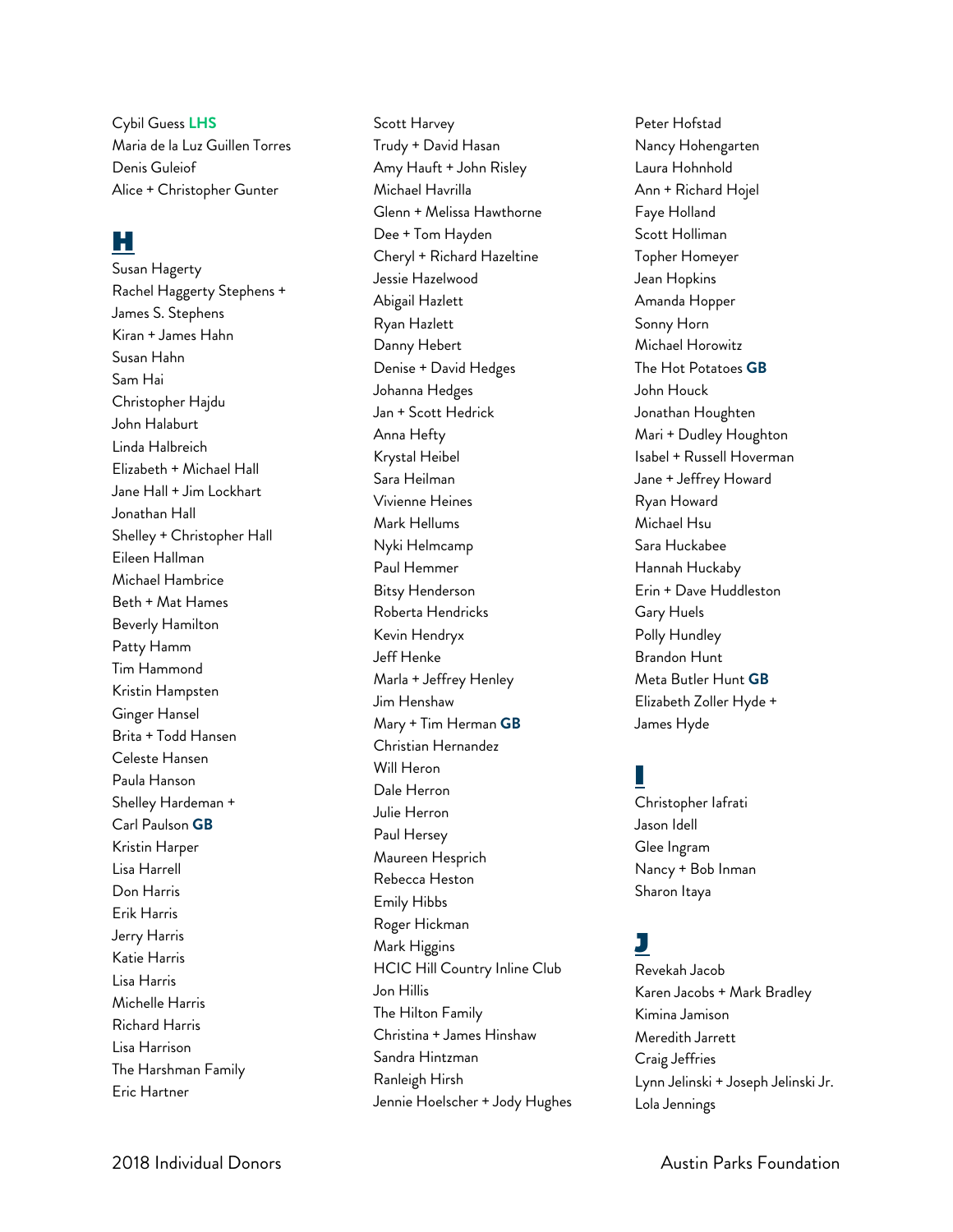Mathies Jensen Jamie Jett Kimberli Joffe Brian Johnson Heather Johnson Jacqueline + James Johnson Lauren Johnson Robyn Johnson Steve Johnson Tammy + Corry Johnson Catherine Johnston Eric Johnston Taran Johnston Becky Jolin Molly + David Jones Sarah Jones Simmer Brian Jordan Rachael Jordan Urvi Joshi Mike Joyce Anne Joyoprayitno Annette Juba Maria Juenger Sharon Justice Shirlene + David Justice

## K

Janet Kahan Karen Kahan + MariBen Ramsey **GB** Greg Kalb Michael Kallstrom Karin + Klaus Kalthoff Elaine Kant James Karko Howard Kay Fayez Kazi Jennifer Keane Heather Keating + Griffin Davis **GB** Michael Keenan Mary Keeney Kevin Kelly John Kelsey

Patricia + Jeffrey Kendall Matt Keortge Steven Kester Brearley Khan Ali Khataw **GB** Shelley + Bill Kilday Mark Killian Karen Killough Dan King David King Deanna + John King Judith King Kim King -Tilley David Kivel Kaia Klaumann Matthew Kleiman Zeynep Kleiman Brett Kline Betty Knight Karen Knight, DDS Ashley Knowles Karen Kocher Gail + Jeff Kodosky Terri Koen John Koeter David + Judith Koff Michelle + David Kopp Cynthia + Eric Korman Jacqueline + Steven Kraal Jill + J.R. Kraft Lysa + Dana Kraft Karen Krajcer Maija Kreishman Janet Krejci Nikhil Krishna Elena Kritter Lynne Kritter Lawrence Kroman Sydney Kubes Vyom Kumar Burton Kunik Dana + Daryl Kunik **GB** David Kunkle Christian Kurtz Laurel + William Kuntz

Reecie Kwapick

# L

Arielle L Priscilla + Patrick Laffey Nicholas Lai Marie + John Laing Russ Laing Christina Lally Richard Lampert Meredith + Gary Landry John Langmore **GB** Alison Lao Steve Largen Jeffrey Larkin Amy LaSalle Liz Lass Karen Latta Erica Laughlin Willo Laurel Susan + Stuart Laves **GB** Elizabeth Layne Sherry Layton Steve Leach Karrie League Beth Lebas Ellen + Steve LeBlanc Jennifer Leduc Christine Lee Gloria Lee Randy Lee Helen Lee - Marien Kelly Lemons Stacy Leon Rebecca Leonard Nicolas Leophonte Connie Lersch Adam Lescalleet Erika Levack Jerry Levenson Lindsey + Matt Levin **GB** Kendall + Richard Levy Robyn + Brandon Lewis **GB** Joel Liebeskind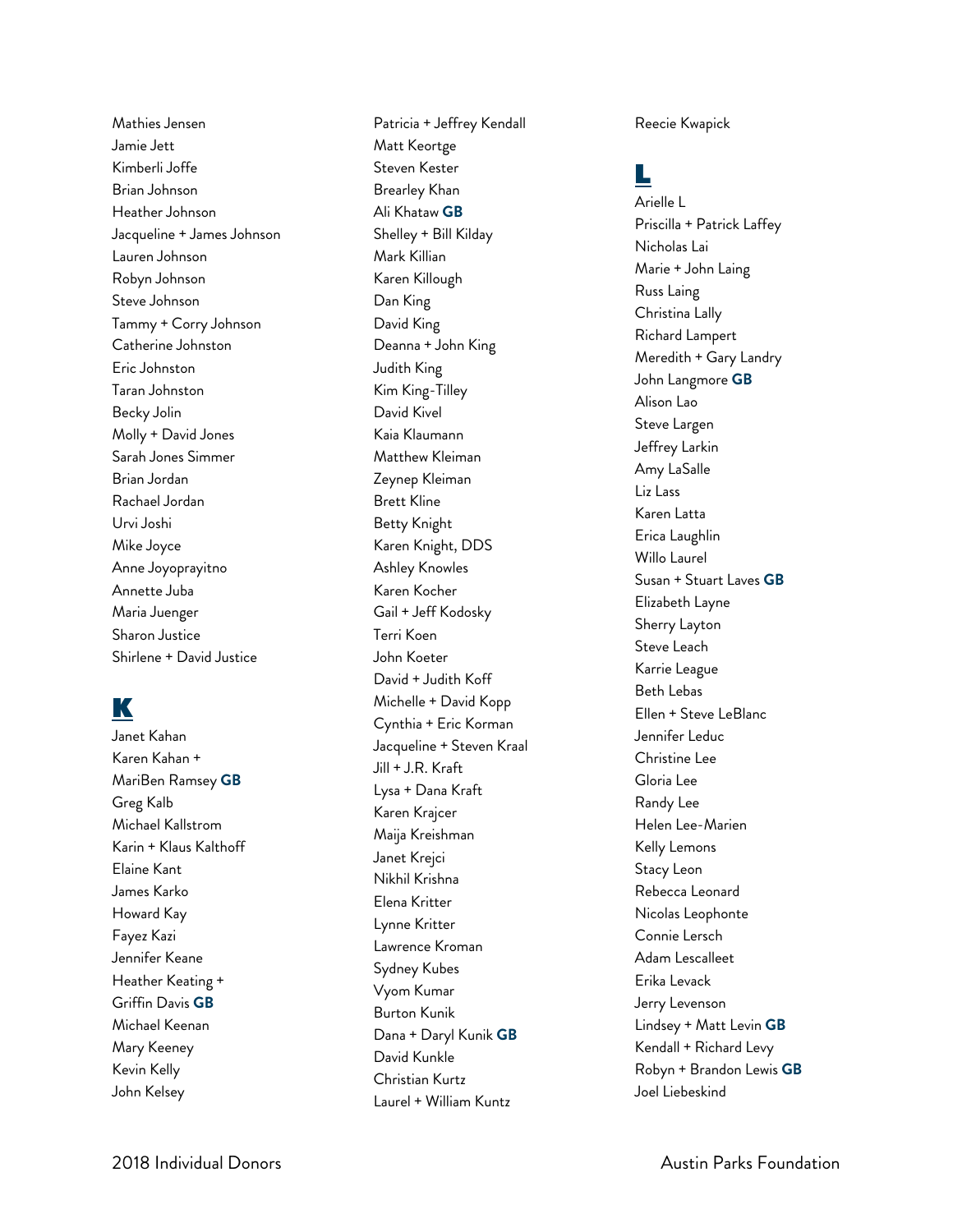Leslie Lilly Jared Lindauer Chuck Lipscomb Rocky Littlefield David Littlewood Vida Lloyde Cynthia + Bill Locke Will Lockett Michael Loeb David Lofye Jeshua Loh Chris Long + David C. Smith **GB** Jennifer Long Adrienne Longnecker Meagan + Bill Longley **GB** Eri Longoria Gloria Lisa Lopez Gaby Loredo Perry + Sheridan Lorenz **GB** Laura + John Loudamy **GB** Katelyn Lowrey Elizabeth Lozier Catherine Lucchesi Vanessa + Matt Luckie **GB** Erin Lueck Gloria Lugo Pu Liu David Lundquist Susan + John Luton Mason Lynaugh Jennalie + Sean Lyons

#### M

Jianrong Ma Andy Maag Frank MacDougal Todd Mackenzie Randall Macon Krista Maddox Fillipo Madella Stephen Madison Ryan Mailhiot Carlyne + George Majewski Lucian Maloy

John Mannix Salma Manzur Noah Marburger Kristin + Ryan Marcum **GB** Adrianne Marcum Sara Marcus Janis Marion Sara + John Marler **GB** Cari Marshall John E. Martin **GB** Cody Martinez Matthew Martinez The Masseys Dan Matheson John Matson Ryann Matthews **LHS** Barbara + Geoff Mattie Krystal Maughmer Krystal May Tanya + Mark May Zelda Mayer Richard Maynar Maline McCalla Cindy McCann **GB** Jana McCann + Jim Adams **GB** Candace McCarthy Christa McCarthy Ed McChrystal Matt McClung Cynthia McCollum Flora + Bill McCormick Elisabeth + Ross McCoy Linda McCoy Linda McDonald Loren McEllin **LHS** Nancy + Dennis McFadden Margo McGaughy Earl McGehee Lisa McGiffert Kerry + Dixie McGrath Liz McGuire John McIver Margaret McKinney Melanie Mcleroy Niamh McMahon

Michele McMains Fara McMullen + Reverend John McMullen Christina + Brandon McMurtry Timothy McNamara Kimberly McNeeley Guy McRoberts Jeanette McWilliams Bill Meacham Terry Meenehan Mark Megar Aislinn Mellor Mandy Mellum Vanessa Mendez Margaret Menicucci + Michael Whellan **GB** Leonard Meredith Shannon Meroney Joanna Mesecke Jessie Metcalf Mary Metcalf Glenn Meter Louise Michaud Sally Miculek Cara Mierl Kathryn + Thomas Miesner Beth Miller Carolyn + Terry Miller Denise Miller Diane Miller Elizabeth + Steven Miller Haley Miller Karen Miller Kent Miller Robert Miller Sarah Miller Suzy Millner Sara Mills Randall Minick Norman Minnifee Rebecca Mitchell Ellen + Steven Miura **GB** Sherida Mock Susan Moffat + Niccolo Barbaro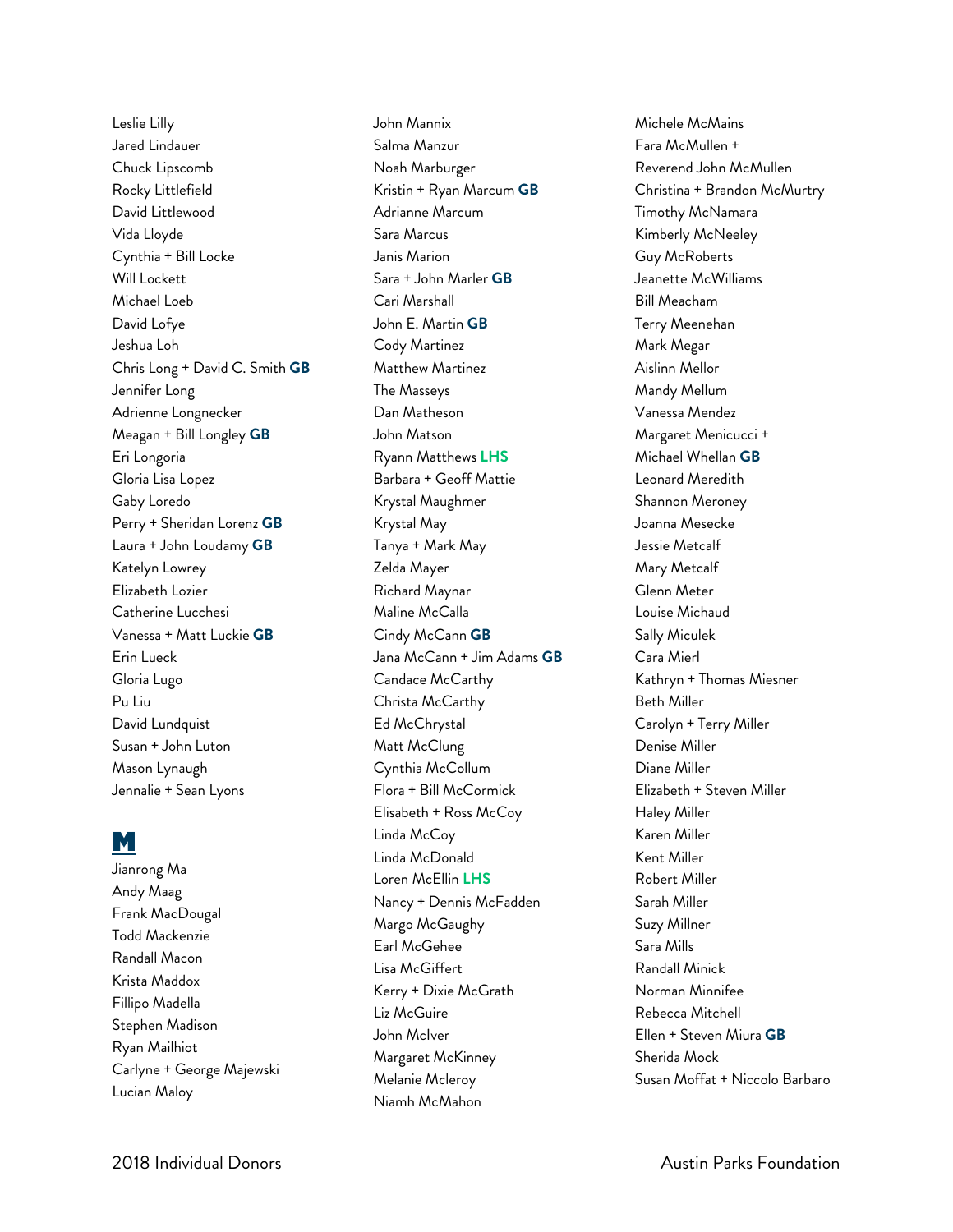Kathleen Monahan + Michael Mullen Evelyn Monnich Todd Moon Bryan Moore Cary Moore David Moore Rob Moore Elsa Morales Rob Morales Eva Moravec Juliet Morgan Sanieh Morgan Deborah Morin Rhonda Morin Thomas J. Moroney III Jill Morrison Laura Morrison Michelle Morse Courtney Morton Farid Mosher Michael Mosher Dominic Moulinet Judith + William Munyon Cynthia Murdock Catherine Murphy Micaela Murphy **LHS** Robin Murphy

#### N

Christine Nall Andrea + Ben Napier Suzanne Napier Lorin Nash Parker Navarro Susan Nayak Evvie Nazro Anna + Jason Near **GB** Nathan Neese Sergio Negrete **GB** Elizabeth Nelson Julie Nelson + James Hicks Kristen Nelson

Patricia Neumann Jaynie Nguyen Kathleen Nguyen Eric Nichols Janis Nichols Susan Nichols Mark Nichols Teresa Nichta Renee Nieh Kathryn Niezgoda Nona Niland **GB** Christina Noble Keith Nobles Michael Noel Lea + Holly Noelke Jill + Jack Nokes Paul Noll Cathy + Phillip Nordstrom Dina + Charlie Northington Laura + Robert Northway Selwyn Notelovitz Mary + Jack Nottingham Susan Strawn Novak + Gordon Novak Jr. Patricia + Kenneth Noxon Kathryn Nunez **LHS** Janel Nye

## O

Emily M . O'Brien Jane O'Brien Leslie O'Connor Teri O'Glee Mollie O'Hara Richard Ochoa Aaron Odland Jen Ohlson **GB** David Olivenbaum Robert Olivieri , Jr . Paige Oliverio Melanie Olson Karen Olsson Nicole Olvera Liz + Doug Opalka

Jennifer Orr Elliot Oshman Charles Oster Kaufman Ayako Otto Sounthaly Outhavong Patricia Overmyer Janet Overstreet Mary + David Overton Karen + Howard Owen The Oylers

#### P

Matteo Pacifici Annette + James Palmer Sung Hye Park Nic Parke Dana Parker James Parker Tazuko + Charles Parker Kelsey Parr Ethan Parr Scott Parris Terri Pascoe Heather Pate Nisha Patel Mary Patrick Katrina Patterson **LHS** Leila Patton Karen Patty -Graham Dr. Donald R. Paul Robert Pavur Jane + Dewitt Peart Kristen Pereira Carlee Perez Chris Perez Darny Perez Ernie Perez Bob Perkins Daniel Perlaky Emily + Gergo Perlaky Guy Perry Andy Pesant **GB** Joshua Peterson Chris Pettingill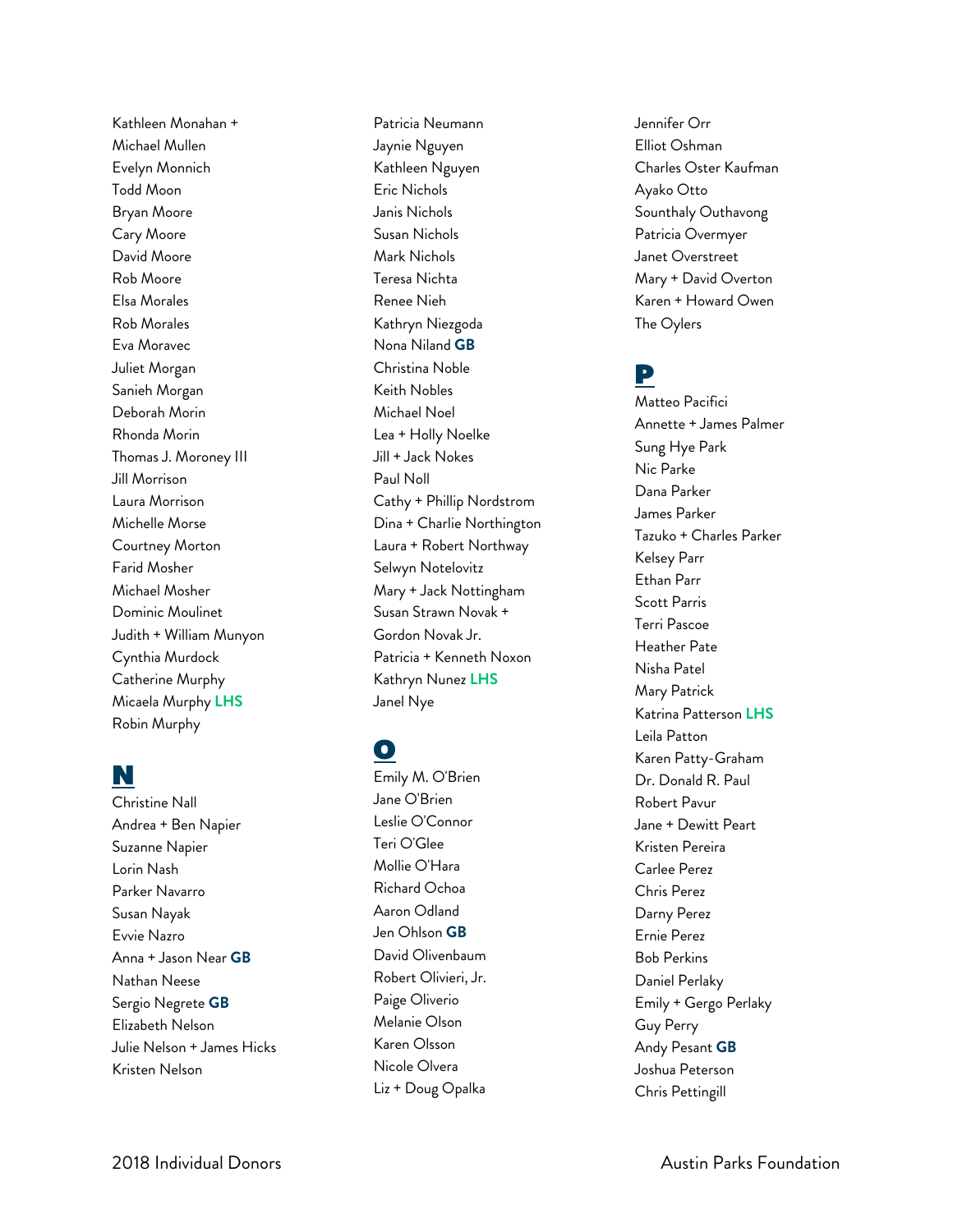David Petty Catherine Pfeiffer Whit Pharr Eric Phelps Glenn Phillips Hilary Phillips Matthew Phillips Ryan Phillips Sue + Mike Phillips Elaine + Steven Pickett Irene Pickhardt John Pieratt Kandice Pierce Jorge Pineda Jeff Pinsker Drew Pinzur Lesley Pitts Natt Pladsri Kay Planting + Ken Pfluger Coralie Pledger Melissa Plondke Christine Plonsky Corey Pokraka Barbara Dreyer Pomer Lilo Pomerleau Derek Ponsetti Morgan Ponsetti David + Donna Poole Hasan Poonawala Sydelle Popinsky + Charles Mandelbaum Jean Porter The Porter Family Jennifer Potter-Miller + Robert Miller **GB LHS** Meredith Powell Michelle Powell Matt Powers Barbara + David Prado William Press + Jeffrey Howell Ann-Marie + Robert Price Rob Price Chad Proctor Todd Pruner Susan Pryor

Vanessa Puig-Williams

#### $\mathbf O$

Ryan Quarles Chris Quinn **GB** Linda Quinn

#### R

Eric Radjef Becca Rae Alison Raffalovich Randeen Torvik Ragan Leanne Ralston Amy + Matthew Rampy **GB** Susan Plettman Rankin + Jim Rankin Suzanne Rapoport Regina Raudabaugh Christopher Ray Cole Read Luke Redfield Cyrus Reed Dawn Reed Jason Reed Jim Reed Cynthia + Dave Reedy Rebeccca Reedy Susan + William Reid Nancy Reiter Rolando Renova Lori Renteria Rob Repass **GB** Greg Restrepo Cynthia Reynolds Florence Rice Daphne Richards Norman Richards Ellen + Sheldon Richie Barbara Richter Zachary Richter Heath Riddles Kathy + Kent Rider Taylor Rietz Virginia Ritter

Terri Rivera Reagan + Chip Rives Raphael Rizental Janice + Jon Roberts Christy Roberts Jimmy Roberts-Miller Katie Robillard The Robinette Family **GB** Rachel Robinson Cherisse Robison + Mike Nellis **GB** Christy + David Rockwood Dwight Rockwood Alan Roddy Brian Rodgers Lisa Rodman Michael Rodman Hector Rodriguez Laura Rodriguez Nicole Rodriguez Rafael Rodriguez Sophia Rodriguez Suzanne Rodriguez Patricia + Todd Rogers Callie Roland Jenny Rookey Kelsey Roop Kathleen Roper Sarah Roper-Coleman Christal Rosa Kizzy Rosales Mike Rosales John Rosato Brian Rose David Rose Katie Rose Mary Sue Rose Susie Roselle Richard Rosenberg Robin Rosenstock Clendon Ross Gail Rothe + Myron Hess Chandra Roukema Sue Rubio Steve Ruimveld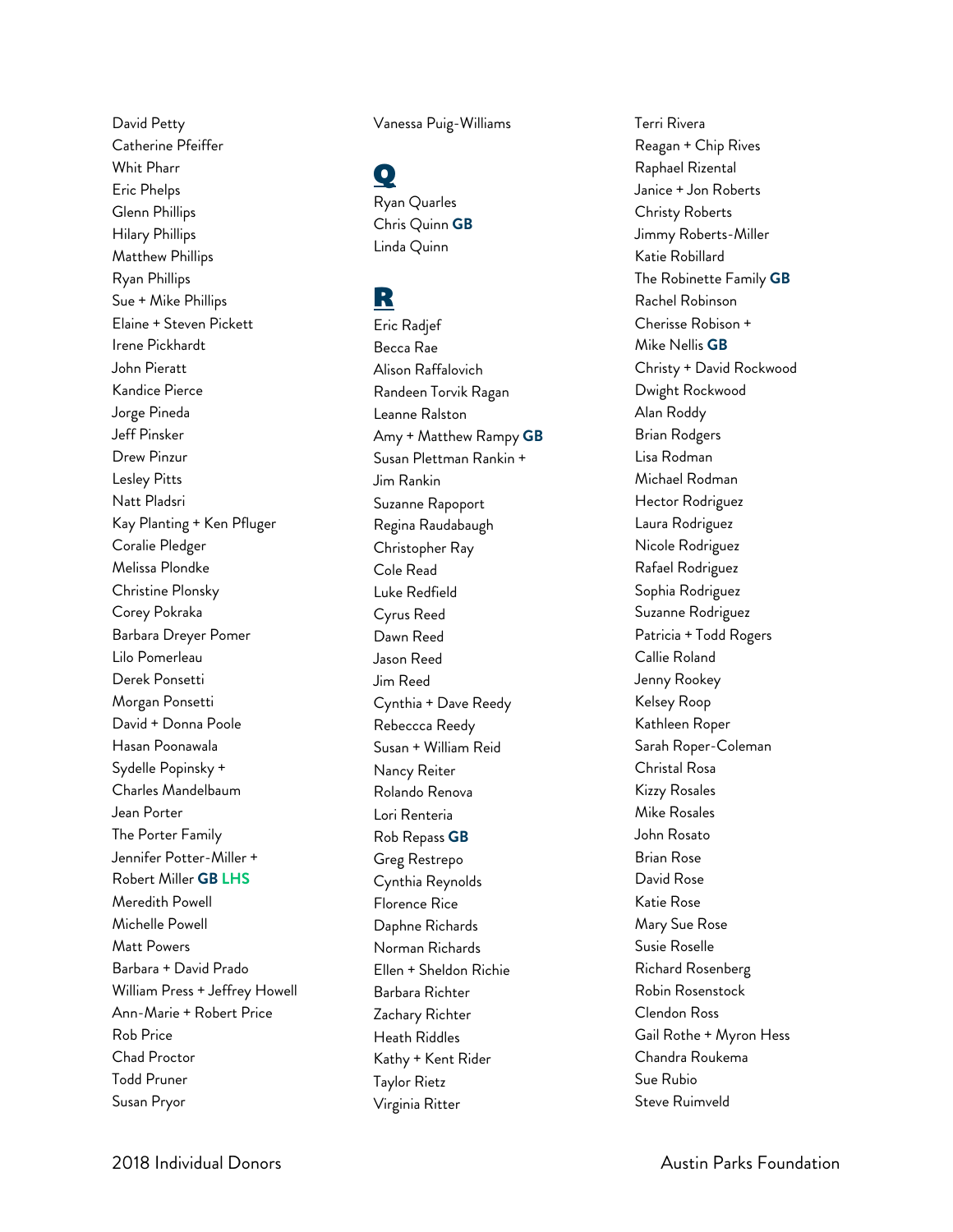Valerie Ruiz Liz Rush -Smyth + Joe Smyth **LHS** Parker Russell Rosalie + Ken Russell Viola + Harold Rutz

Dick Ryan Katie Ryan Tim Ryan Aley Rylaarsdam

#### S

Karen Saadeh Ian Sabo Nicholas Sackman Anita + Lorenzo Sadun Lou Saksen Matt Salisbury Ashley Salvati Frannie + Luis Sanchez Valerie Sand Tricia Sanders Stephen Sansom Sonia Santana James Santelli Lynn Sarcione Judy Sargent Julia Sargent + Bruce Turner Jacob Sartin Danelle Sasser Jamie Sauer Cookie + Stephen Saunders Kasey Savanich Rosanna + Bruce Scaff Charles Scarborough Jenni Schaefer Diane + Timothy Schallert Drew Scharf Carolyn Scheider Frances Schenkkan Richard Schmidt Sarah Schoenfelder + Bill Harrison **GB** Emily Schreck

Melissa Schreck Julie Schriber Vickie Schubert Sherry Schulze Tiffany Schumacher David Schwager Geraldine Schwartz Marian Schwartz Nicole Schwartz Suzanne Schwartz Amy Schweiss Brandon Scott Charles Scott , Jr. Charlie Scott Eileen + Dr. John Scott Peggy Scott Phyllis Scott Sarah Scott Emily Seales Jack Seaquist Natalie Seeboth **LHS** Brian Seiler Eleanor Sellstrom Brenda Sendejo Lisa Serrano Rachel Sessions Katherine Sewell Aaron Shagrin Nejla Shami Lacey Shannon Chadni Sharma Jenny Sharpe + Sami Hassibi Brandy Shaw Matthew Shaw Mike Shea Jose Shepperd Michael Sherwin Dina + Joel Sherzer Brian Shicoff Shawn Shillington Louise Shisler Allan Shivers Beverly Shivers Dave Shulder

Becca Siegel Beryl Simpson Chad Simpson John Simpson Valerie Sims Estelle + Don Singer Noopur Singh Sonia Singh Nancy Sipple James Skaggs Rose Skhalona Maureen Slavin Steve Smit Amy Mckenna Smith Bea Ann Smith Billy Smith Kathleen Smith Lizzie + Marc Smith Matthew Smith Sandra Smith -Gray Ellen + Jeremy Smitheal Cheryl + Roy Smithers Joanne + Mark Smolen Stephen Smyth Lee Snedaker Max Snyder Soliz Law, Austin Daniel Soliz Ryan Sonnenberg Kimbol Soques Cheryl Speaker + Jeff Clarkson Helen Spear Meredith Spears Ellen Speers Paul Spencer Jonathan Spindel Dede Spontak Katie Spurck Sumathi + Ram Srinivasan Hannah Stahl Mary Standifer Philip Stanforth Sharon Stanger Carlotta Stankiewicz Lauren + Lars Stanley **GB**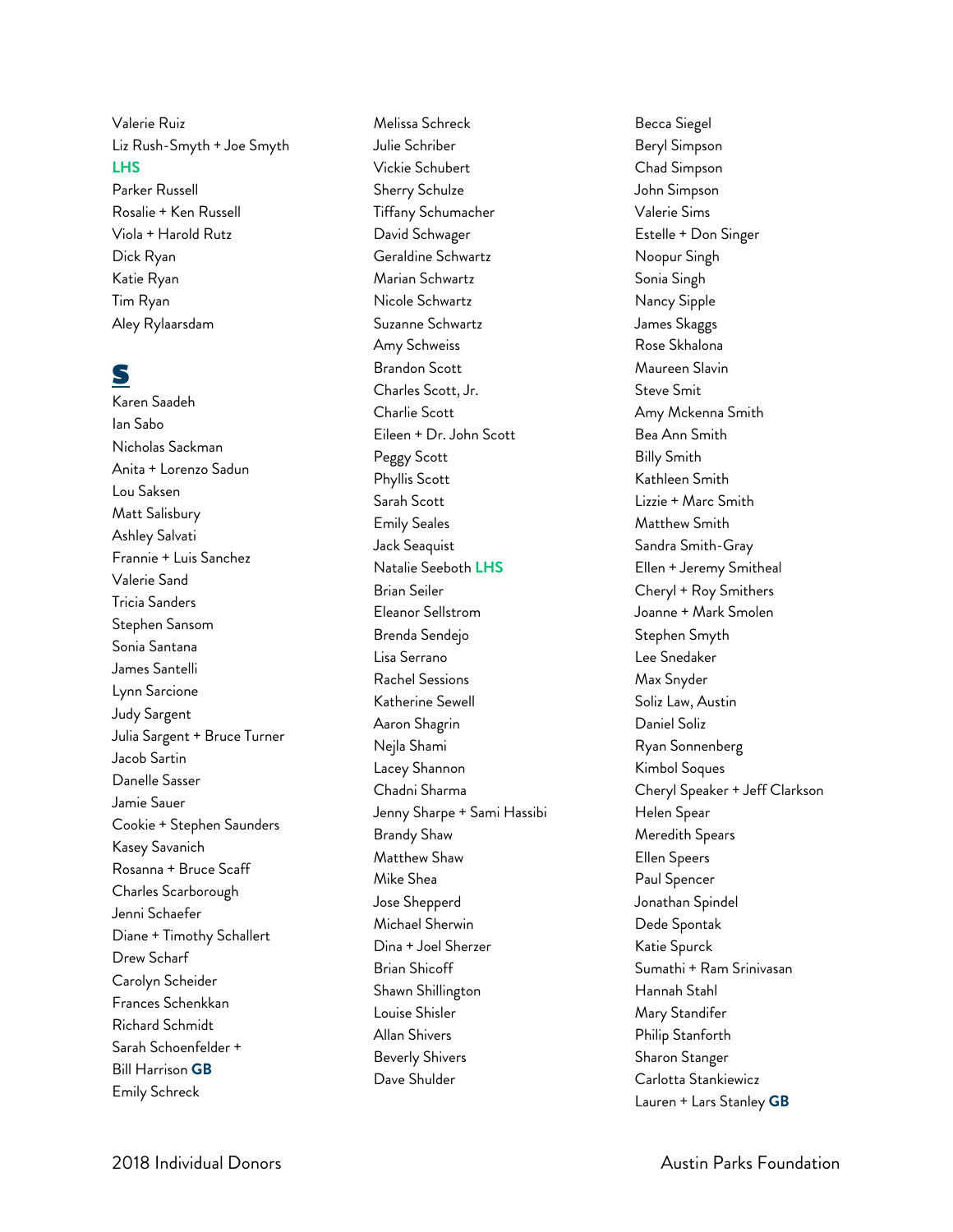Cheryl Starcher Joyce Statz + David Hogan Margaret Steele + William Steele , III Margo Stefka **LHS** Anna + Adam Stepan **GB** Anne Stevenson Andy Stewart Melissa + Carl Stewart **GB** Chandler Stolp Frank Stoner Lisa Storer Kelly Stouse Joe Strathmann Scott Stricker Eric Stuckey William Stutts Connie Sullivan Elizabeth Sullivan Marc Sullivan Frederick Sultan Adrienne Suner Omkar Suram Amanda Swann John Sweeney Karen Swenson Mark Szygenda

## T

Kelly Tagle Samer Tallauze Eva Tanner Bess Tassoulas Erin + John Tassoulas Lauren Tate Melissa Taussig Benjamin Taylor John Taylor , III May Taylor Linda Team Hannah Temple + Christopher Sanders Sarah Tepera John Ternus

Cathy Terrell Austin Terry Sally Tetzlaff Cheryl Texin Colleen + Brad Theriot Stephanie Thomas + Bob Kafka Danielle Thomas **LHS** Devin Thomas **LHS** Diana + John Thomas Matthew Thomas **GB** Mark Thomasson Toni Thomasson Dawn + Lance Thompson **GB** Gregory Thompson Howard Thompson Justin Thompson Katie Thompson Tim Thompson Caroline Thomson Jane Thorngren x Terry Thurgood Cameron Tierney Jennifer Tindle Sophie Ting Lindsey Tishgart Wendy + David Todd Nancy Toelle Rhonda Toming Jerry Tone Jacquelyn Torres Olive Torres Katherine + Antonio Torrini Kathie Tovo Kathy Towns Andrea Townson Gregory Tran Ann + Edward Travis Dottie Traxler Ethan Traxler Pat Traxler Steven Truong Trey Tschoepe Leslie Tull + Tommy Rand Rusty + BJ Turley Ken Turlington

Matt Turner Bunnie + Dorsey Twidwell Dana + Thomas Twombly Debbie Tye

#### U

Kim + Sammy Unberhagen

# V

John Valdez Caroline Valentine Linda + Nick van Bavel Katie Van Zee Allison Vanderby Gabriela Vasquez Linda Vasquez Marisol Vasquez Tony Vasquez Theresa Veach Elizabeth Vendivel Katie Vignery Anne Vincent Thierry Vincent Margaret Vineyard Ashley Voeks Katherine + Mark Voges Mary Voorhies + Philip Southwick Jon Vuylsteke

#### W

Jon Wainwright Thomas Wald Jennifer Walker Jim Walker Nathan Walker Scheleen Walker Suzanna Walker Larry Walkowicz Mary Wall Laura + Todd Wallace Michelle + Colin Wallis **GB LHS**